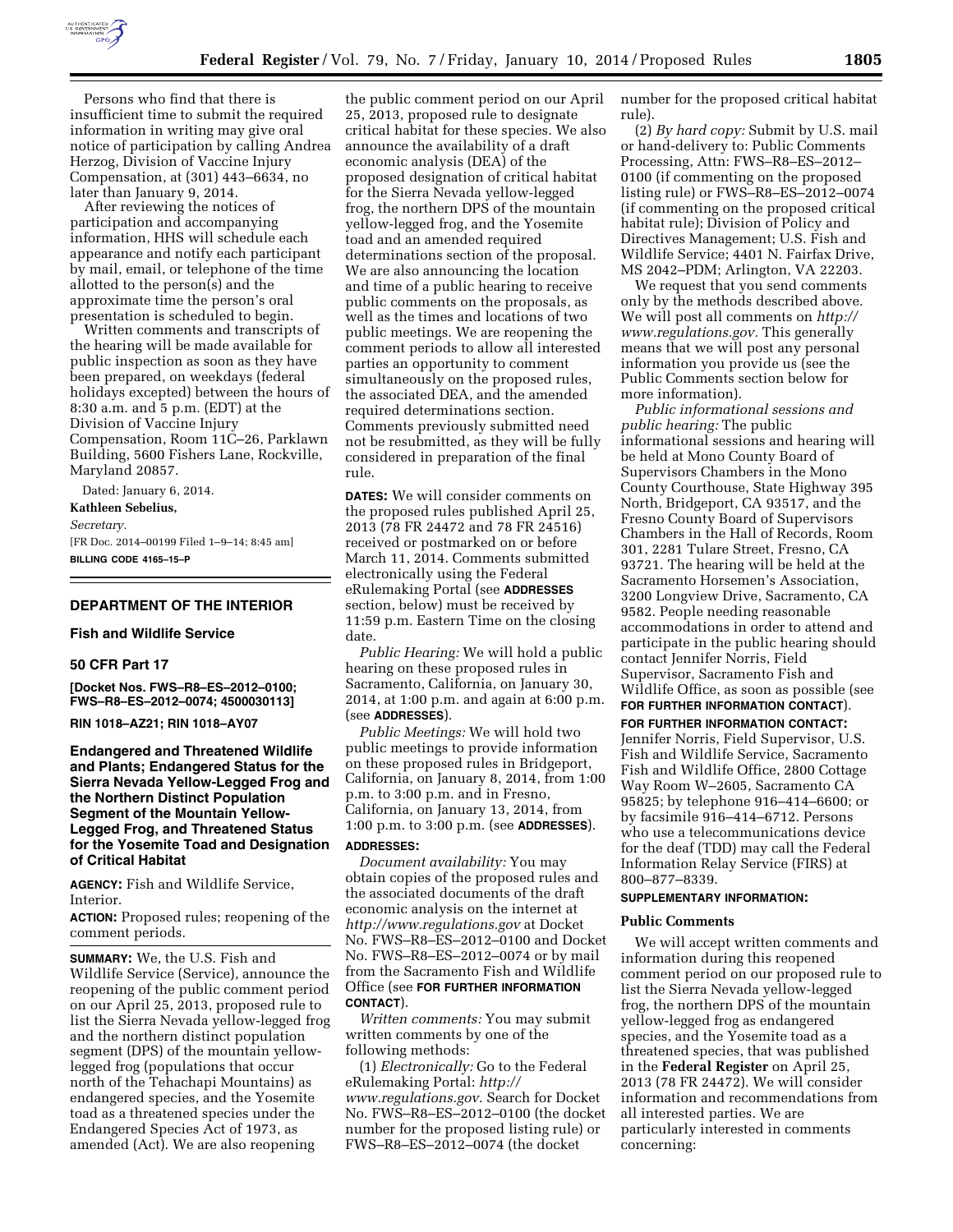(1) Biological, commercial trade, or other relevant data concerning any threats (or lack thereof) to these species, and regulations that may be addressing those threats.

(2) Additional information concerning the historical and current status, range, distribution, and population size of these species, including the locations of any additional populations of these species.

(3) Any information on the biological or ecological requirements of these species, and ongoing conservation measures for these species and their habitats.

(4) The factors that are the basis for making a listing determination for a species under section 4(a) of the Act (16 U.S.C. 1531 *et seq.*), which are:

(a) The present or threatened destruction, modification, or curtailment of its habitat or range;

(b) Overutilization for commercial, recreational, scientific, or educational purposes;

(c) Disease or predation;

(d) The inadequacy of existing regulatory mechanisms; or

(e) Other natural or manmade factors affecting its continued existence.

(5) Land use designations and current or planned activities in the areas occupied by the species, and possible impacts of these activities on these species.

(6) Information on the projected and reasonably likely impacts of climate change on the Sierra Nevada yellowlegged frog, the northern DPS of the mountain yellow-legged frog, and the Yosemite toad.

(7) Input on whether we should retain the northern and southern DPSs of the mountain yellow-legged frog in the final rule or should we combine the two DPSs into one listed entity for the species.

We will also accept written comments and information during this reopened comment period on our proposed designation of critical habitat for the Sierra Nevada yellow-legged frog, the northern DPS of the mountain yellowlegged frog, and the Yosemite toad, which was published in the **Federal Register** on April, 25, 2013 (78 FR 24516), our DEA of the proposed designation, and the amended required determinations provided in this document. We will consider information and recommendations from all interested parties. We are particularly interested in comments concerning:

(1) The reasons why we should or should not designate habitat as ''critical habitat'' under section 4 of the Act (16 U.S.C. 1531 *et seq.*), including whether

there are threats to these species from human activity, the degree of which can be expected to increase due to the designation, and whether that increase in threat outweighs the benefit of designation such that the designation of critical habitat is not prudent.

(2) Specific information on:

(a) The amount and distribution of Sierra Nevada yellow-legged frog, the northern DPS of the mountain yellowlegged frog, and Yosemite toad, and their habitats;

(b) What may constitute ''physical or biological features essential to the conservation of the species,'' within the geographical range currently occupied by the species;

(c) Where these features are currently found;

(d) Whether any of these features may require special management considerations or protection;

(e) Which areas currently occupied contain features essential to the conservation of these species should be included in the designation, and why; and

(f) Which areas not currently occupied are essential for the conservation of these species, and why.

(3) Land use designations and current or planned activities in the areas occupied by the species or proposed to be designated as critical habitat, and possible impacts of these activities on these species and their proposed critical habitats.

(4) Information on the projected and reasonably likely impacts of climate change on the Sierra Nevada yellowlegged frog, the northern DPS of the mountain yellow-legged frog, and the Yosemite toad, and on their proposed critical habitats and whether the critical habitat may adequately account for these potential effects. We also seek information on special management considerations or protection that may be needed in the proposed critical habitat areas, including management for the potential effects of climate change.

(5) Any probable economic, national security, or other relevant impacts that may result from designating any area as critical habitat that may be included in the final designation. We are particularly interested in any impacts on small entities, and the benefits of including or excluding areas from the proposed designation that are subject to these impacts.

(6) Information on the extent to which the description of probable economic impacts in the DEA is complete and accurate, and specifically:

(a) Whether there are incremental costs of critical habitat designation (for example, costs attributable solely to the

designation of critical habitat for the Sierra Nevada yellow-legged frog, the northern DPS of the mountain yellowlegged frog, and the Yosemite toad) that have not been appropriately identified or considered in our economic analysis, including costs associated with future administrative costs or project modifications that may be required by Federal agencies related to section 7 consultation under the Act; and

(b) Whether there are additional project modifications that may result from the designation of critical habitat for the Sierra Nevada yellow-legged frog, the northern DPS of the mountain yellow-legged frog, and the Yosemite toad, and what those potential project modifications might represent.

(7) The likelihood of adverse social reactions to the designation of critical habitat as discussed in the DEA and how the consequences of such reactions, if likely to occur, would relate to the conservation and regulatory benefits of the proposed critical habitat designation.

(8) Whether any specific areas proposed for critical habitat designation should be considered for exclusion under section 4(b)(2) of the Act, and whether the benefits of potentially excluding any specific area outweigh the benefits of including that area under section 4(b)(2) of the Act.

(9) Whether our approach to designating critical habitat could be improved or modified in any way to provide for greater public participation and understanding, or to assist us in accommodating public concerns and comments.

If you submitted comments or information on the proposed rule (78 FR 24516) during either of the previous comment periods from April 25, 2013, to June 24, 1013, or July 19, 2013, to November 18, 2013, please do not resubmit them. We will incorporate them into the public record as part of this comment period, and we will fully consider them in the preparation of our final determination. Our final determination concerning critical habitat will take into consideration all written comments and any additional information we receive during the comment periods. On the basis of public comments, we may, during the development of our final determination, find that areas proposed are not essential, are appropriate for exclusion under section 4(b)(2) of the Act, or are not appropriate for exclusion.

You may submit your comments and materials concerning the proposed rules or DEA by one of the methods listed in **ADDRESSES**. We request that you send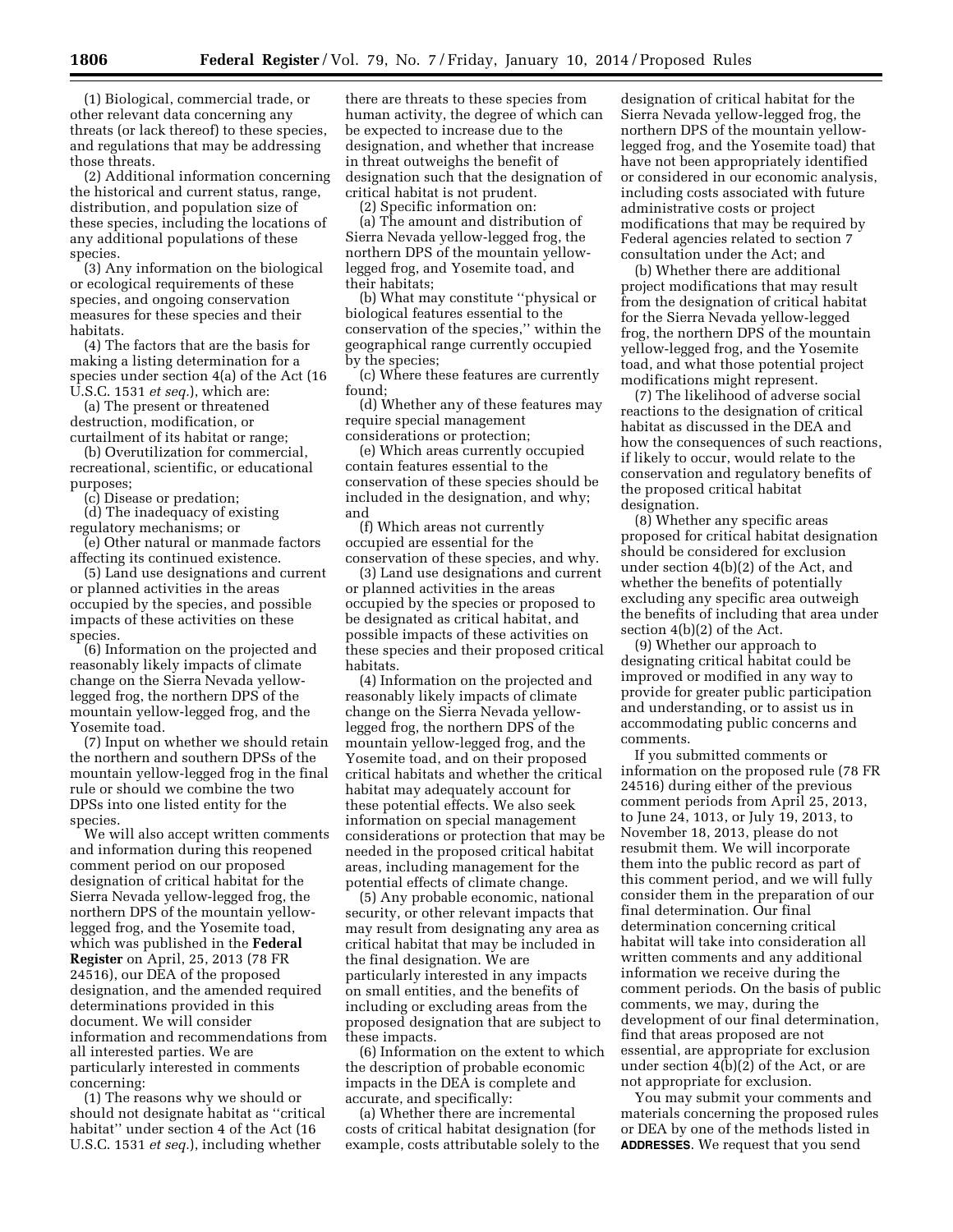comments only by the methods described in **ADDRESSES**.

If you submit a comment via *[http://](http://www.regulations.gov) [www.regulations.gov,](http://www.regulations.gov)* your entire comment—including any personal identifying information—will be posted on the Web site. We will post all hardcopy comments on *[http://](http://www.regulations.gov) [www.regulations.gov](http://www.regulations.gov)* as well. If you submit a hardcopy comment that includes personal identifying information, you may request at the top of your document that we withhold this information from public review. However, we cannot guarantee that we will be able to do so.

Comments and materials we receive, as well as supporting documentation we used in preparing the proposed listing, proposed critical habitat, and DEA, will be available for public inspection on *<http://www.regulations.gov>* at Docket Number FWS–R8–ES–2012–0100 for the proposed listing and Docket Number FWS–R8–ES–2012–0074 for the proposed critical habitat, or by appointment, during normal business hours, at the U.S. Fish and Wildlife Service, Sacramento Fish and Wildlife Office (see **FOR FURTHER INFORMATION CONTACT**). You may obtain copies of the proposed rule to designate critical habitat and the DEA on the Internet at *<http://www.regulations.gov>* at Docket Number FWS–R8–ES–2012–0100 for the proposed listing and Docket Number FWS–R8–ES–2012–0074 for the proposed critical habitat, or by mail from the Sacramento Fish and Wildlife Office (see **FOR FURTHER INFORMATION CONTACT** section).

### **Background**

It is our intent to discuss only those topics directly relevant to the designation of critical habitat for Sierra Nevada yellow-legged frog, the northern DPS of the mountain yellow-legged frog, and the Yosemite toad in this document. For more information on previous Federal actions concerning the Sierra Nevada yellow-legged frog, the northern DPS of the mountain yellow-legged frog, and the Yosemite toad, refer to the proposed designation of critical habitat published in the **Federal Register** on April 25, 2013 (78 FR 24516). For more information on the Sierra Nevada yellow-legged frog, the northern DPS of the mountain yellow-legged frog, and the Yosemite toad or its habitat, refer to the proposed listing rule published in the **Federal Register** on April 25, 2013 (78 FR 24472). Both are available online at *<http://www.regulations.gov>* (at Docket Number FWS–R8–ES–2012–0074 for the listing and Docket Number FWS–R8– ES–2012–0100 for the critical habitat designation) or from the Sacramento

Fish and Wildlife Office (see **FOR FURTHER INFORMATION CONTACT**).

On April 24, 2013, we published a proposed rule to designate critical habitat for the Sierra Nevada yellowlegged frog, the northern DPS of the mountain yellow-legged frog, and the Yosemite toad (78 FR 24516). We proposed to designate approximately 447,341 hectares (1,105,400 acres) as critical habitat for the Sierra Nevada yellow-legged frog in Butte, Plumas, Lassen, Sierra, Nevada, Placer, El Dorado, Amador, Calaveras, Alpine, Mariposa, Mono, Madera, Tuolumne, Fresno, and Inyo Counties, California as critical habitat; approximately 89,637 hectares (221,498 acres) as critical habitat for the northern DPS mountain yellow-legged frog in Fresno and Tulare Counties, California; and approximately 303,889 hectares (750,926 acres) as critical habitat for Yosemite toad in Alpine, Tuolumne, Mono, Mariposa, Madera, Fresno, and Inyo Counties, California. That proposal had an initial 60-day comment period, ending June 24, 2013; however, we reopened the comment period from July 19, 2013, to November 18, 2013 (78 FR 45122). We anticipate submitting for publication in the **Federal Register** a final critical habitat designation for Sierra Nevada yellow-legged frog, the northern DPS of the mountain yellow-legged frog, and the Yosemite toad on or before April 25, 2014, if we finalize our proposed rule to list the species under the Act.

#### *Critical Habitat*

Section 3 of the Act defines critical habitat as the specific areas within the geographical area occupied by a species, at the time it is listed in accordance with the Act, on which are found those physical or biological features essential to the conservation of the species and that may require special management considerations or protection, and specific areas outside the geographical area occupied by a species at the time it is listed, upon a determination that such areas are essential for the conservation of the species. If the proposed rule is made final, section 7 of the Act will prohibit destruction or adverse modification of critical habitat by any activity funded, authorized, or carried out by any Federal agency. Federal agencies proposing actions affecting critical habitat must consult with us on the effects of their proposed actions, under section 7(a)(2) of the Act.

### **Consideration of Impacts Under Section 4(b)(2) of the Act**

Section 4(b)(2) of the Act requires that we designate or revise critical habitat based upon the best scientific data

available, after taking into consideration the economic impact, impact on national security, or any other relevant impact of specifying any particular area as critical habitat. We may exclude an area from critical habitat if we determine that the benefits of excluding the area outweigh the benefits of including the area as critical habitat, provided such exclusion will not result in the extinction of the species.

When considering the benefits of inclusion for an area, we consider among other factors, the additional regulatory benefits that an area would receive through the analysis under section 7 of the Act addressing the destruction or adverse modification of critical habitat as a result of actions with a Federal nexus (activities conducted, funded, permitted, or authorized by Federal agencies), the educational benefits of identifying areas containing essential features that aid in the recovery of the listed species, and any ancillary benefits triggered by existing local, State or Federal laws as a result of the critical habitat designation.

When considering the benefits of exclusion, we consider, among other things, whether exclusion of a specific area is likely to incentivize or result in conservation; the continuation, strengthening, or encouragement of partnerships; and the implementation of a management plan. In the case of the Sierra Nevada yellow-legged frog, the northern DPS of the mountain yellowlegged frog, and the Yosemite toad, the benefits of critical habitat include public awareness of the presence of these species, and the importance of habitat protection. Where a Federal nexus exists, critical habitat would benefit the Sierra Nevada yellow-legged frog, the northern DPS of the mountain yellow-legged frog, and the Yosemite toad though increased habitat protection due to protection from adverse modification or destruction of critical habitat. In practice, situations with a Federal nexus exist primarily on Federal lands or for projects undertaken by Federal agencies. We have not proposed to exclude any areas from critical habitat.

### *Draft Economic Analysis*

The purpose of the DEA is to identify and analyze the potential economic impacts associated with the proposed critical habitat designation for the Sierra Nevada yellow-legged frog, the northern DPS of the mountain yellow-legged frog, and the Yosemite toad. The DEA separates conservation measures into two distinct categories according to ''without critical habitat'' and ''with critical habitat'' scenarios. The ''without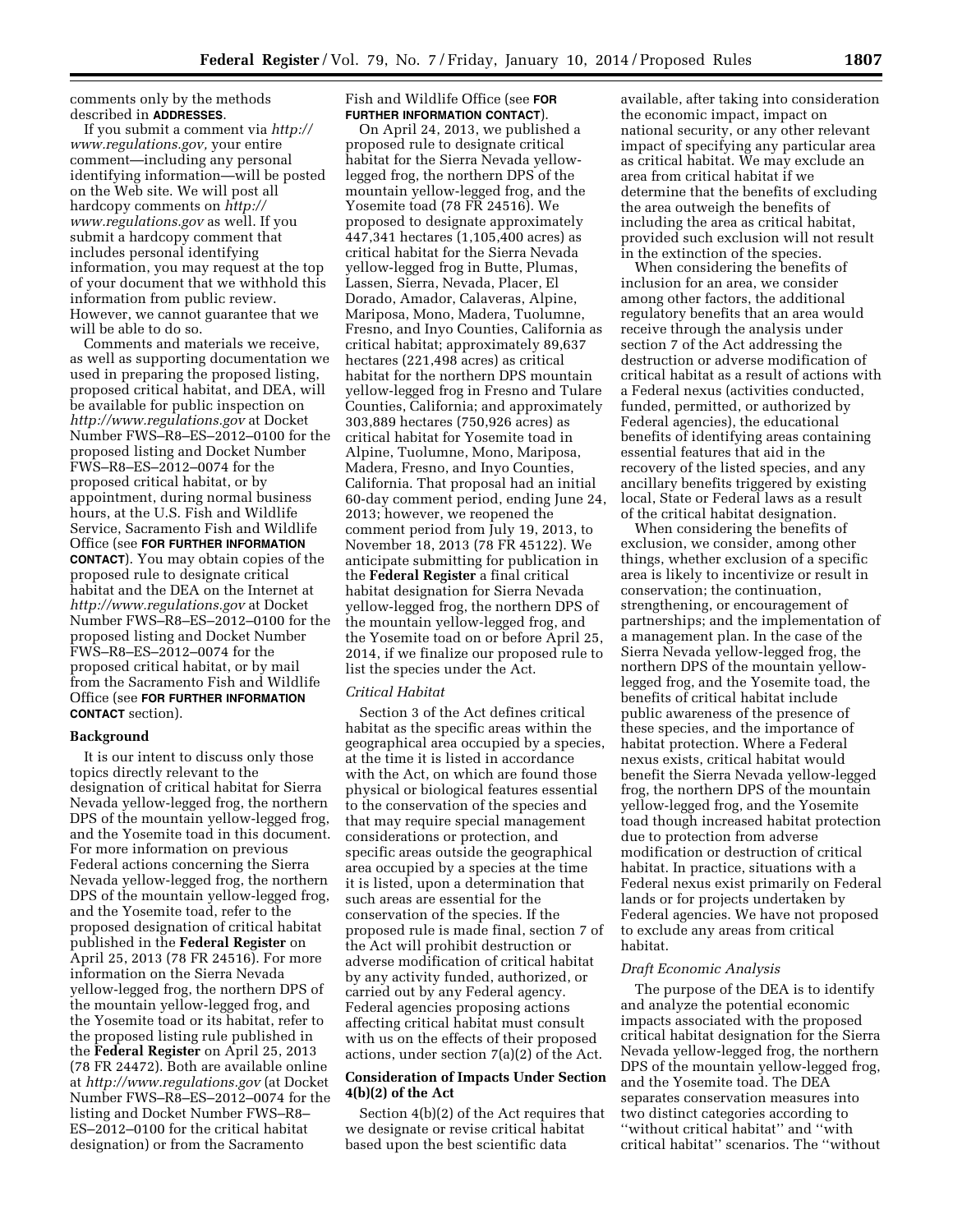critical habitat'' scenario represents the baseline for the analysis, considering protections otherwise afforded to the Sierra Nevada yellow-legged frog, the northern DPS of the mountain yellowlegged frog, and the Yosemite toad (e.g., under the Federal listing and other Federal, State, and local regulations). The ''with critical habitat'' scenario describes the incremental impacts specifically due to designation of critical habitat for the species. In other words, these incremental conservation measures and associated economic impacts would not occur but for the designation of critical habitat. Conservation measures implemented under the baseline (without critical habitat) scenario are described qualitatively within the DEA, but economic impacts associated with these measures are not quantified. Economic impacts are only quantified for conservation measures implemented specifically due to the designation of critical habitat (i.e., incremental impacts). For a further description of the methodology of the analysis, see Chapter 2, ''Framework for the Analysis,'' of the DEA.

The DEA provides estimated costs of the foreseeable potential economic impacts of the proposed critical habitat designation for the Sierra Nevada yellow-legged frog, the northern DPS of the mountain yellow-legged frog, and the Yosemite toad over the next 17 years. This timeframe was determined to be the appropriate period for analysis because planning information is not available for most activities to forecast activity levels for projects beyond a 17 year timeframe. The DEA identifies potential incremental costs as a result of the proposed critical habitat designation. These incremental costs are associated with the designation of critical habitat and are above those baseline costs attributed to listing.

The DEA quantifies economic impacts of the Sierra Nevada yellow-legged frog, the northern DPS of the mountain yellow-legged frog, and the Yosemite toad conservation efforts associated with the following categories of activity: (1) Fish stocking/persistence; (2) dams and water diversions; (3) grazing; (4) fuels management; (5) timber harvests; (6) recreation; and (7) habitat and species management.

The DEA concludes that incremental impacts resulting from the critical habitat designation are limited to the administrative costs of considering adverse modification in section 7 consultation. Estimating the impact of a regulation on future outcomes is inherently uncertain, as well as estimating the timing and duration of

the administrative costs associated with section 7 consultation. Due to the uncertainty in the specifics of how Federal agencies will fulfill their section 7 requirements, cost estimates were calculated for a low-end scenario (single range-wide consultation) and a high-end scenario (project-by-project consultation). The DEA estimates total potential incremental economic impacts in areas proposed as critical habitat over the next 17 years (2014 to 2030) to be approximately \$630,000 (\$60,000 annualized) under the low-end scenario and approximately \$1.5 million (\$140,000 annualized) under the highend scenario. These impact estimates are in present-value terms and apply a 7 percent discount rate (Industrial Economics Incorporated 2013, p. 4–1).

Under the low-end scenario, costs related to dams and water diversions represent approximately 75 percent of overall incremental impacts, while costs for grazing and timber harvest activities represent approximately 8 and 5 percent of forecast impacts, respectively. In the high-end scenario, costs related to timber harvest activities represent approximately 49 percent of overall incremental impacts, with dams and water diversion activities representing 32 percent, and grazing activities representing 15 percent.

As we stated earlier, we are soliciting data and comments from the public on the DEA, as well as all aspects of the proposed rules and our amended required determinations. We may revise the proposed rules or supporting documents to incorporate or address information we receive during the public comment period. In particular, we may exclude an area from critical habitat if we determine that the benefits of excluding the area outweigh the benefits of including the area, provided the exclusion will not result in the extinction of the species.

### **Required Determinations—Amended**

In our April 25, 2013, proposed rule (78 FR 24516), we indicated that we would defer our determination of compliance with several statutes and executive orders until the information concerning potential economic impacts of the designation and potential effects on landowners and stakeholders became available in the DEA. We have now made use of the DEA data to make these determinations. In this document, we affirm the information in our proposed rule concerning Executive Order (E.O.) 12866 (Regulatory Planning and Review), E.O. 13132 (Federalism), E.O. 12988 (Civil Justice Reform), the Unfunded Mandates Reform Act (2 U.S.C. 1501 *et seq.*), the Paperwork

Reduction Act of 1995 (44 U.S.C. 3501 *et seq.*), the National Environmental Policy Act (42 U.S.C. 4321 *et seq.*), and the President's memorandum of April 29, 1994, ''Government-to-Government Relations with Native American Tribal Governments'' (59 FR 22951). However, based on the DEA data, we are amending our required determinations concerning the Regulatory Flexibility Act (5 U.S.C. 601 *et seq.*), E.O. 12630 (Takings), and E.O. 13211 (Energy, Supply, Distribution, and Use).

# *Regulatory Flexibility Act (5 U.S.C. 601 et seq.)*

Under the Regulatory Flexibility Act (RFA; 5 U.S.C. 601 *et seq.*), as amended by the Small Business Regulatory Enforcement Fairness Act of 1996 (SBREFA; 5 U.S.C. 801 *et seq.*), whenever an agency is required to publish a notice of rulemaking for any proposed or final rule, it must prepare and make available for public comment a regulatory flexibility analysis that describes the effects of the rule on small entities (i.e., small businesses, small organizations, and small government jurisdictions). However, no regulatory flexibility analysis is required if the head of the agency certifies the rule will not have a significant economic impact on a substantial number of small entities. The SBREFA amended the RFA to require Federal agencies to provide a certification statement of the factual basis for certifying that the rule will not have a significant economic impact on a substantial number of small entities. Based on our DEA of the proposed designation, we provide our analysis for determining whether the proposed rule would result in a significant economic impact on a substantial number of small entities. Based on comments we receive, we may revise this determination as part of our final rulemaking.

According to the Small Business Administration, small entities include small organizations such as independent nonprofit organizations; small governmental jurisdictions, including school boards and city and town governments that serve fewer than 50,000 residents; and small businesses (13 CFR 121.201). Small businesses include manufacturing and mining concerns with fewer than 500 employees, wholesale trade entities with fewer than 100 employees, retail and service businesses with less than \$5 million in annual sales, general and heavy construction businesses with less than \$27.5 million in annual business, special trade contractors doing less than \$11.5 million in annual business, and agricultural businesses with annual sales less than \$750,000. To determine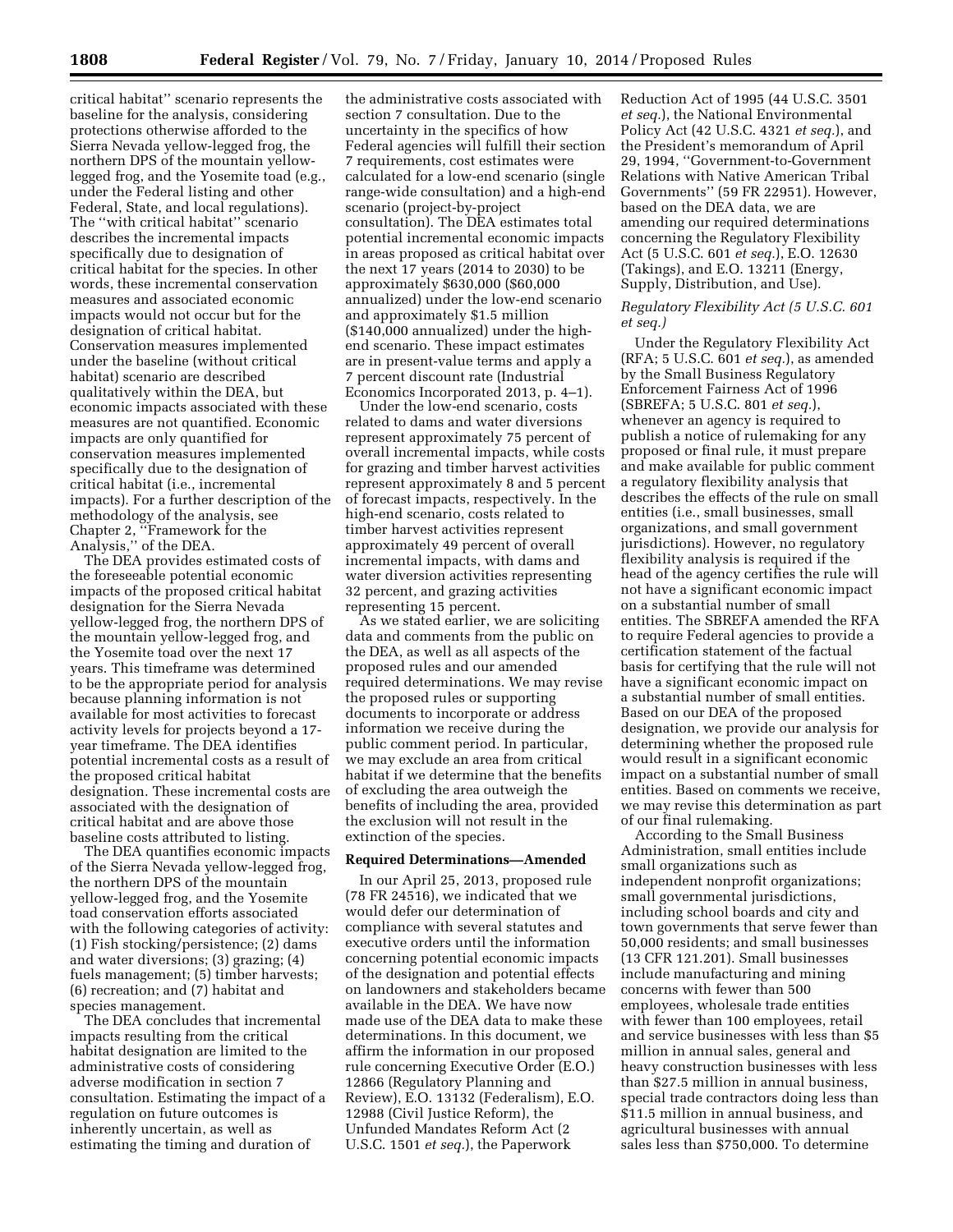if potential economic impacts to these small entities are significant, we considered the types of activities that might trigger regulatory impacts under this designation as well as types of project modifications that may result. In general, the term ''significant economic impact'' is meant to apply to a typical small business firm's business operations.

To determine if the proposed designation of critical habitat for the Sierra Nevada yellow-legged frog, the northern DPS of the mountain yellowlegged frog, and the Yosemite toad would affect a substantial number of small entities, we considered the number of small entities affected within particular types of economic activities, such as fish stocking, dams and water diversions, grazing, fuels management, timber harvest activities, and recreation. In order to determine whether it is appropriate for our agency to certify that this proposed rule would not have a significant economic impact on a substantial number of small entities, we considered each industry or category individually. In estimating the numbers of small entities potentially affected, we also considered whether their activities have any Federal involvement. Critical habitat designation does not affect activities that do not have any Federal involvement; designation of critical habitat only affects activities conducted, funded, permitted, or authorized by Federal agencies. If the proposed listing is made final, in areas where the Sierra Nevada yellow-legged frog, the northern DPS of the mountain yellow-legged frog, or the Yosemite toad is present, Federal agencies will be required to consult with us under section 7(a)(2) of the Act on activities they fund, permit, or implement that may affect the species. If we finalize this proposed critical habitat designation, consultations to avoid the destruction or adverse modification of critical habitat would be incorporated into that consultation process.

In the DEA, we evaluated the potential economic effects on small entities resulting from implementation of conservation actions related to the proposed designation of critical habitat for the Sierra Nevada yellow-legged frog, the northern DPS of the mountain yellow-legged frog, and the Yosemite toad. Because the Service, the National Park Service, and the U.S. Forest Service are the only entities with expected direct compliance costs related to fish stocking, grazing, fuels management, and recreation, and these agencies are not considered small entities, this rule will not result in any impact to small entities regarding these

activities. This rule has the potential to impact four small entities that operate dams and water diversion for power generation, and the impact is expected to range from 0.0003 to 0.01 percent of the entities' reported annual revenues. This rule also has the potential to impact small entities engaged in timber harvest activities on Federal lands. Given the limited information available to specifically determine which small entities may be impacted, we conservatively estimate that approximately 358 small entities associated with timber harvest activities may be impacted by this rule. While there is insufficient information to accurately quantify the impact to these small entities, we anticipate that approximately 4 percent of these entities will be impacted in any given year, and that the magnitude of impact will be small, as it is limited to the minor administrative costs of consultation. Please refer to the DEA of the proposed critical habitat designation for a more detailed discussion of potential economic impacts.

The Service's current understanding of the requirements under the RFA, as amended, and following recent court decisions, is that Federal agencies are only required to evaluate the potential incremental impacts of rulemaking on those entities directly regulated by the rulemaking itself, and therefore, not required to evaluate the potential impacts to indirectly regulated entities. The regulatory mechanism through which critical habitat protections are realized is section 7 of the Act, which requires Federal agencies, in consultation with the Service, to ensure that any action authorized, funded, or carried by the Agency is not likely to adversely modify critical habitat. Therefore, under these circumstances only Federal action agencies are directly subject to the specific regulatory requirement (avoiding destruction and adverse modification) imposed by critical habitat designation. Under these circumstances, it is our position that only Federal action agencies will be directly regulated by this designation. Federal Agencies are not small entities and, to this end, there is no requirement under the RFA to evaluate the potential impacts to entities not directly regulated. Therefore, because no small entities are directly regulated by this rulemaking, the Service certifies that, if promulgated, the proposed critical habitat designation will not have a significant economic impact on a substantial number of small entities.

In summary, we have considered whether the proposed designation would result in a significant economic impact on a substantial number of small entities. For the above reasons and based on currently available information, we certify that, if promulgated, the proposed critical habitat designation would not have a significant economic impact on a substantial number of small business entities. Therefore, an initial regulatory flexibility analysis is not required.

#### *Executive Order 12630 (Takings)*

In accordance with E.O. 12630 (Government Actions and Interference with Constitutionally Protected Private Property Rights), we have analyzed the potential takings implications of designating critical habitat for the Sierra Nevada yellow-legged frog, the northern DPS of the mountain yellow-legged frog, and the Yosemite toad in a takings implications assessment. As discussed above, the designation of critical habitat affects only Federal actions. Although private parties that receive Federal funding, assistance, or require approval or authorization from a Federal agency for an action may be indirectly impacted by the designation of critical habitat, the legally binding duty to avoid destruction or adverse modification of critical habitat rests squarely on the Federal agency. The economic analysis found that no significant economic impacts are likely to result from the designation of critical habitat for the Sierra Nevada yellow-legged frog, the northern DPS of the mountain yellowlegged frog, and the Yosemite toad. Because the Act's critical habitat protection requirements apply only to Federal agency actions, few conflicts between critical habitat and private property rights should result from this designation. Based on information contained in the DEA and described within this document, it is not likely that economic impacts to a property owner would be of a sufficient magnitude to support a takings action. Therefore, the takings implications assessment concludes that this designation of critical habitat for the Sierra Nevada yellow-legged frog, the northern DPS of the mountain yellowlegged frog, and the Yosemite toad does not pose significant takings implications for lands within or affected by the designation.

# *Energy Supply, Distribution, or Use— Executive Order 13211*

Executive Order 13211 (Actions Concerning Regulations That Significantly Affect Energy Supply, Distribution, or Use) requires agencies to prepare Statements of Energy Effects when undertaking certain actions. OMB has provided guidance for